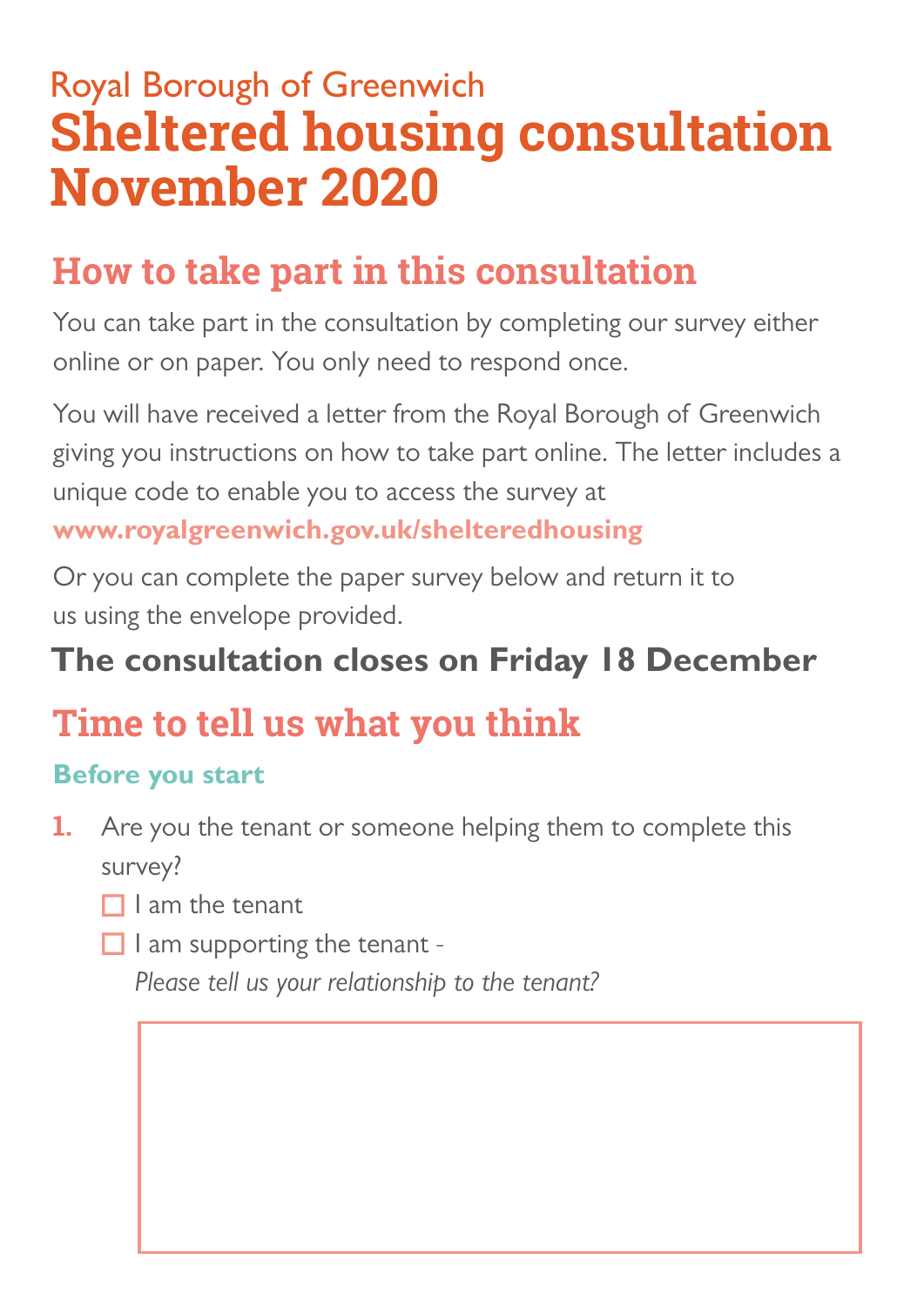- **5.** Would you consider not having the Scheme Manager service in favour of a reduced overall service charge?
	- □ Yes
	- No

A support service - like Citizens Advice Bureau or community hub

- **2.** How often do you interact with your Sheltered Scheme Manager?
	- $\Box$  Daily (when they are on site)
	- Weekly
	- Monthly
	- Not at all
- **3.** What is the most common reason you contact your Scheme Manager? (Tick all that apply)
	- $\Box$  For security reasons
	- $\Box$  For finding out where to get help
	- For general advice
	- $\Box$  For social interaction
	- $\Box$  I don't contact at all unless they contact me
	- Other (Please tell us)
- **4.** If you need help and advice about living independently, where do you normally go to find information?
	- **□** Websites
	- Friends and/or family
	- Scheme Manager
	-
	- Other (Please tell us)

Tell us why…

#### **Working differently to provide better services**

(see page 8 of your guide)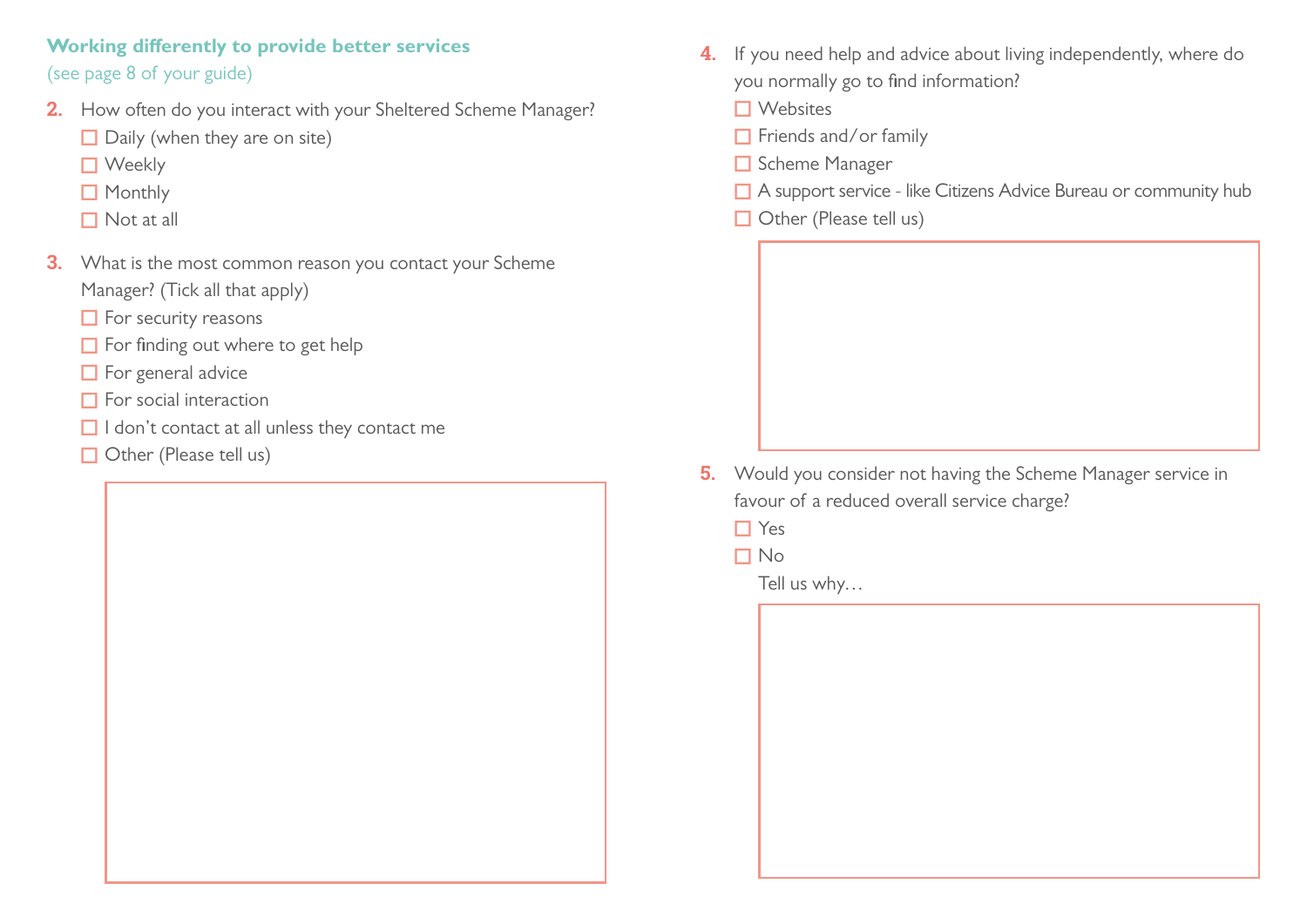| The existing service |  |  |
|----------------------|--|--|
|                      |  |  |

|                                               | <b>II.</b> VYNat do you value most about living in : |                               |                                           |            |  |
|-----------------------------------------------|------------------------------------------------------|-------------------------------|-------------------------------------------|------------|--|
|                                               |                                                      |                               | all by what you value most with I being I |            |  |
|                                               | most valued)                                         |                               |                                           |            |  |
|                                               |                                                      | It feels safe and secure      |                                           |            |  |
| IO                                            | $2\square$                                           | $3\Box$                       | $4\square$                                | $5\Box$    |  |
|                                               |                                                      |                               | It has an on-site presence i.e. Scheme M  |            |  |
| I O L                                         | $2\square$                                           | $3\Box$                       | $4\square$                                | $5\Box$    |  |
| It has communal spaces for meeting oth        |                                                      |                               |                                           |            |  |
| ! □ ∴                                         | $2\Box$                                              | $3\Box$                       | $4\square$                                | $5\Box$    |  |
| It provides value for money                   |                                                      |                               |                                           |            |  |
| $\mathsf{L}$                                  | $2\square$                                           | $3\Box$                       | $4\square$                                | $5\Box$    |  |
| It is in a convenient location for visiting f |                                                      |                               |                                           |            |  |
| IO                                            | $2\square$                                           | $3\Box$                       | $4\square$                                | $5\Box$    |  |
| It supports independent living                |                                                      |                               |                                           |            |  |
|                                               | $2\square$                                           | $3\Box$                       | $4\square$                                | $5\square$ |  |
|                                               |                                                      | $\Box$ Other (please tell us) |                                           |            |  |
|                                               |                                                      |                               |                                           |            |  |
|                                               |                                                      |                               |                                           |            |  |
|                                               |                                                      |                               |                                           |            |  |



- **8.** How satisfied are you with the services currently being provided for your housing scheme?
	- **Very satisfied**
	- $\Box$  Satisfied
	- $\Box$  Neither satisfied nor dissatisfied
	- $\n **D**$  issatisfied
	- **Very dissatisfied**
- **9.** Do you feel that your housing provides good value for money?
	- □ Yes
	- ■No
	- Not sure
- **10.** Having read the scenarios on page 9, would you support the introduction of a combined service charge?
	- **T** Yes
	- No
	- $\Box$  Not sure
- **6.** How confident do you feel using online services?
	- $\Box$  I am/we are confident
	- $\Box$  I am/we are not confident but I can use most online services
	- $\Box$  I am/we are unable to use the internet
- **7.** If we were able to provide some additional support/training to help you build confidence in accessing online services/support, would you be interested in taking part?
	- $\Gamma$  Yes
	- Don't know
	- $\n **1**$  No

# **Introducing a combined service charge**

### (see page 9 of your guide)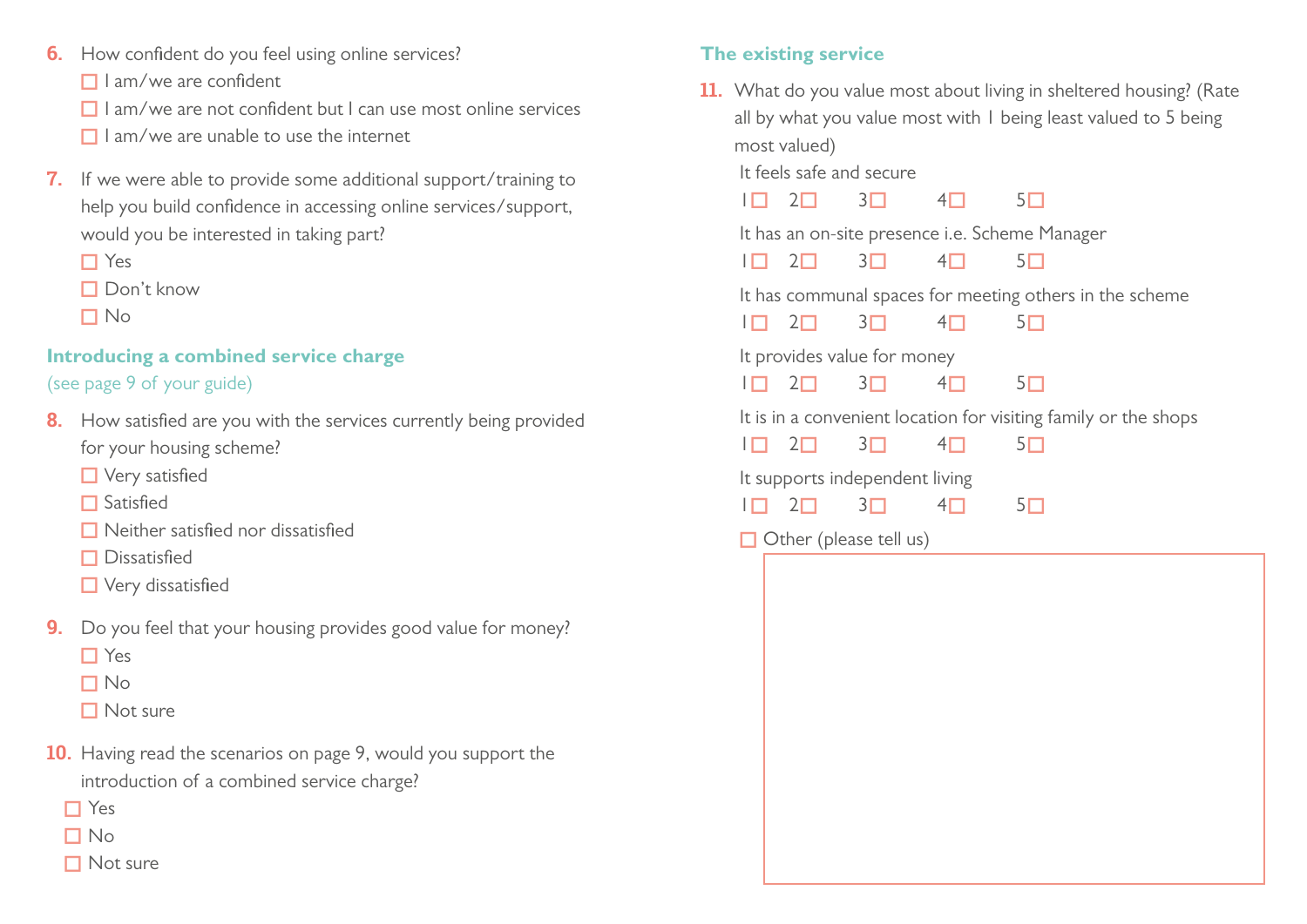**13.** Is there anything else that you would like to tell us about the services you receive or our proposals to improve them?

- **12.** If it were possible, what services would you like to see that would improve life living in sheltered housing?
	- $\square$  Social clubs
	- Hobby clubs
	- Exercise sessions *from chair-based yoga to tai chi for exampl*e
	- Befriending service *a service for people who may feel isolated and like the opportunity to develop a new friendship.*
	- IT *classes to support the development of confidence using a variety of devices like laptops, tablets or smart phones.*
	- Benefit maximisation service *a service to support residents with their finances and to ensure they are claiming all the benefits that they are entitled to.*
	- □ None
	- $\Box$  Not sure
	- $\Box$  Something else (please tell us)